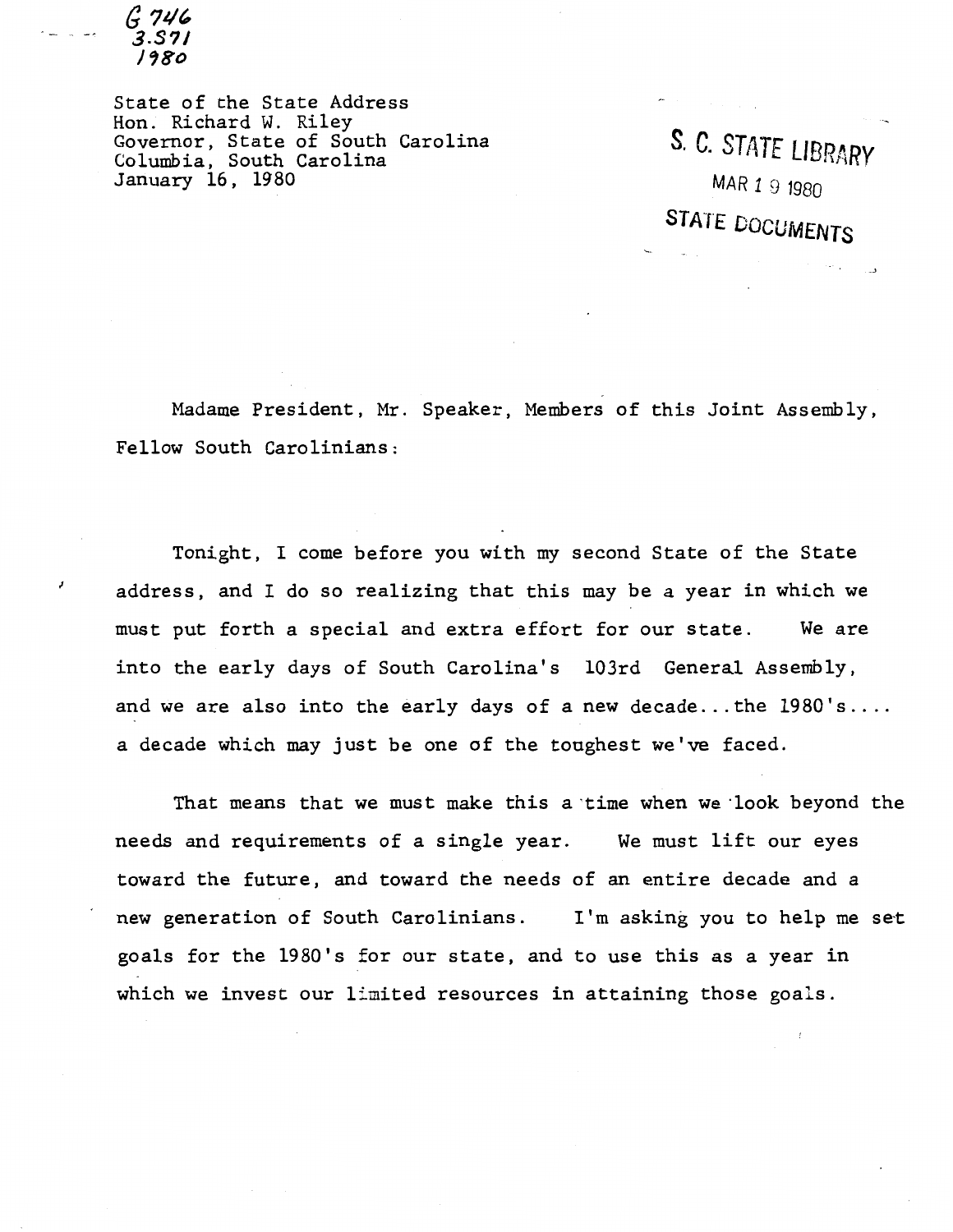Our state seal carries a Latin inscription which has the meaning: "Prepared in Mind and Resources." Tonight, I ask you to join me in living up to those words, in preparing the minds and the resources of South Carolina for this challenging decade.

We've done it before. Many of you were here twenty years ago when we recognized the serious economic plight of our state, and established an industrial recruitment and technical education program which is still paying great dividends. And most of us remember the solemn commitment we made in the early 1970's to find solutions to the serious problems of human needs and deficiencies, a commitment which we shall pursue however long it takes.

Now, as we enter the 1980's, we undertake a similar mission. There will always be those, of course, who suggest that we take the short cut.... the easy way out.... that we patch things together for another year and leave well enough alone. But we should expect more of ourselves. If it means taking the more difficult route, we should learn a lesson from history, and....like the early '60's and the '70's .... we should launch our state with certainty and solidarity into the 1980's.

-2-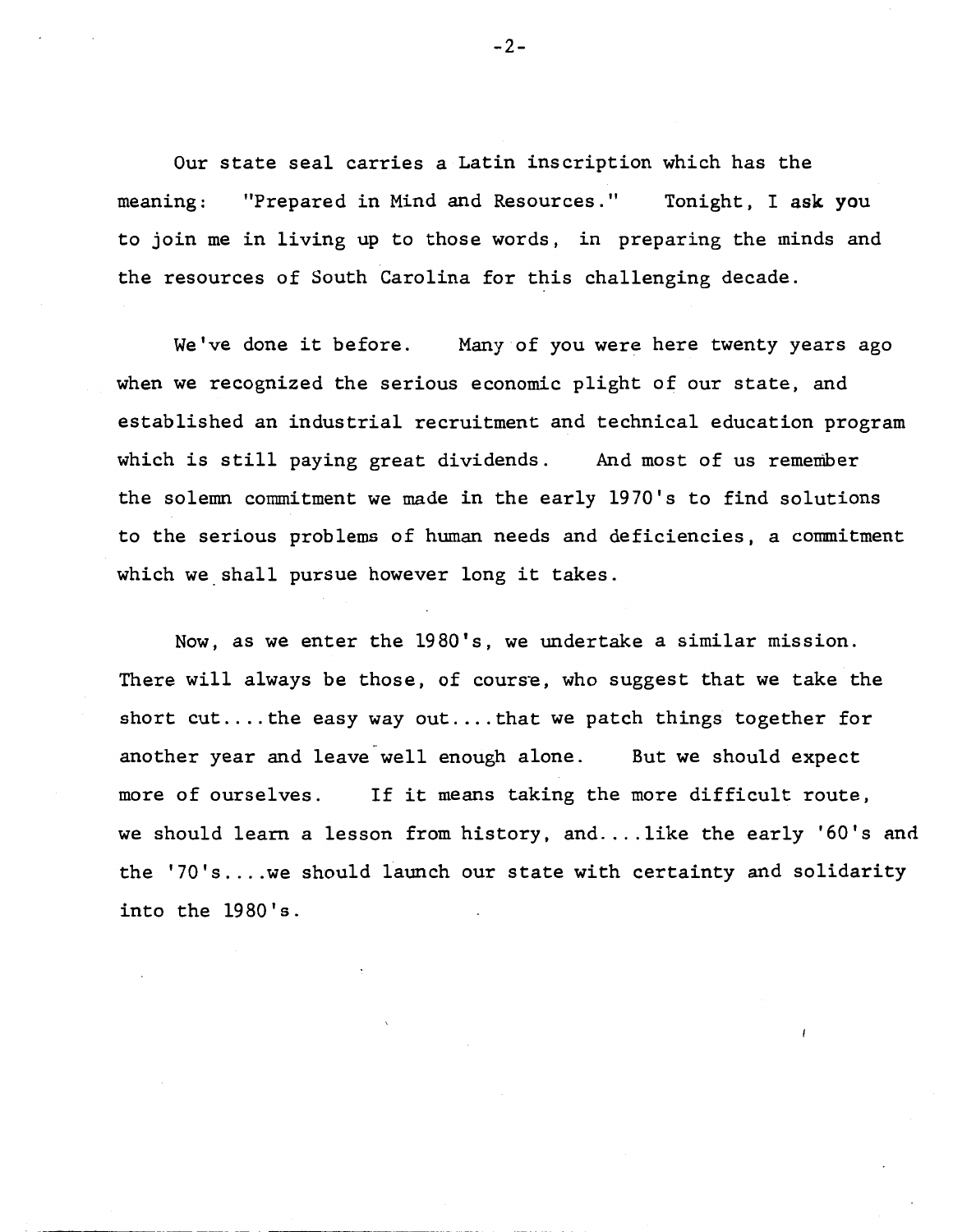Goal-setting, in itself, however, is not enough. South Carolina is not a wealthy state, and unless we commit....and invest....our limited resources toward achieving those goals, we're just indulging in wishful thinking.. So I suggest to you that what we need to talk about tonight is not just a legislative program, and not just a spending program. What  $I'm$  talking about is an investment program.... an investment program designed to produce dividends, and not liabilities, for future South Carolinians.

Let's begin by talking about controlling the growth of government. As a goal for the 1980's .... and as an investment in the economic well-being of our people.... it is absolutely essential. But it involves more than good intentions and philosophies. If we're serious about controlling governmental growth, we've got to deal with three tough issues .... 1) controlling taxing , 2) controlling spending, and 3) controlling borrowing.

First, let's talk about taxation. If we're going to control it, then we should require that at least two-thirds of each House of this General Assembly approve any new taxes for the state. That means unless it's absolutely necessary ... and has overwhelming support.... we'll have no new taxes. I recommend that this plan of tax limitation be submitted to the people in November as a Constitutional amendment.

-3-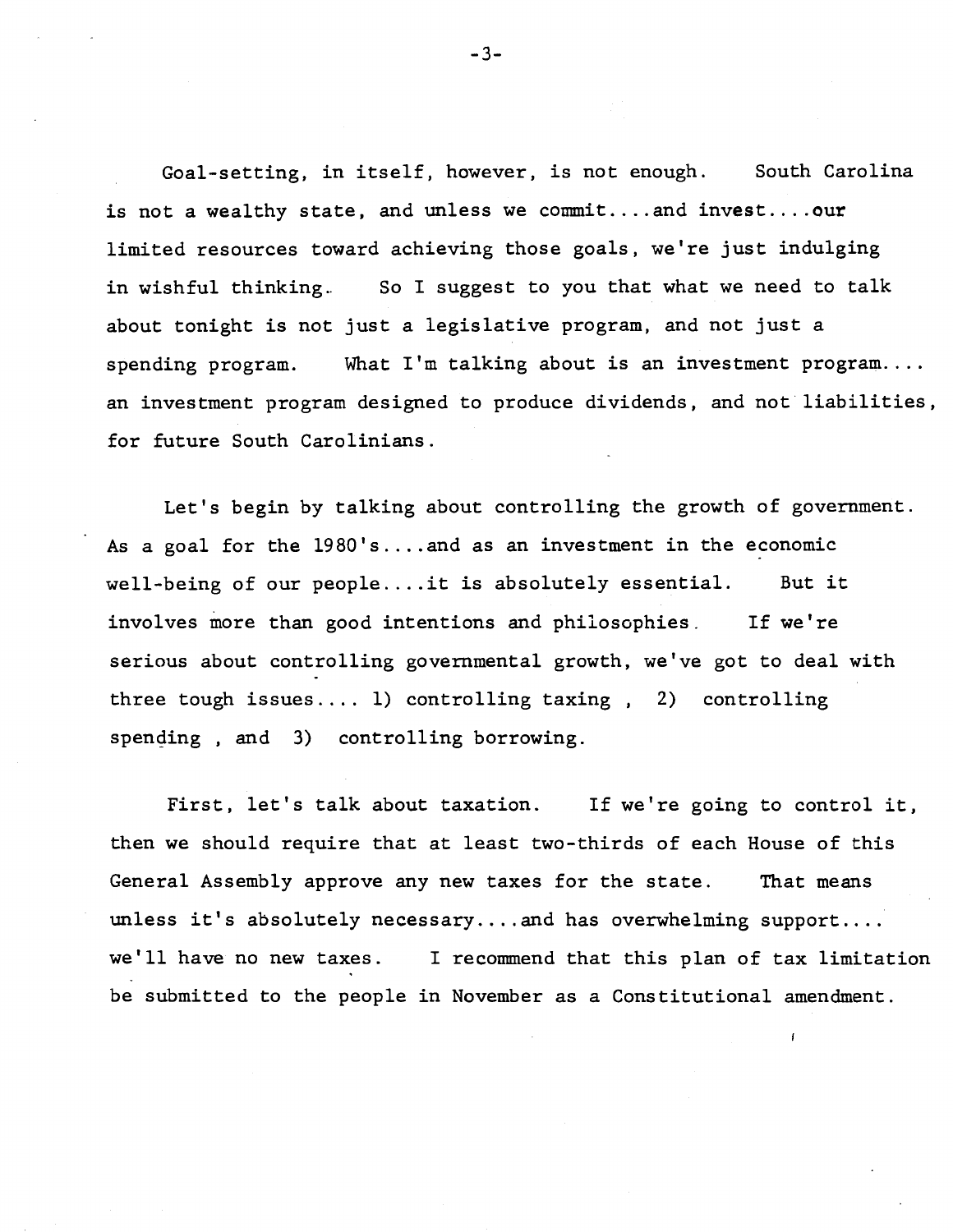In addition, I recommend that any new taxes which are approved should be contained in a separate bill, and should be adopted prior to the passage of the General Appropriation Bill. I specifically oppose the attaching of new tax proposals to the appropriation bill itself. That's like going out and buying something first, and then trying to figure out how to pay for it later, and I think that's wrong.

Next, let's talk about controlling spending. Thanks to our Constitution, we can be proud of the fact that we have two strong safeguards to protect against over-spending. First, of course, we're required to maintain a balanced budget, and not to spend beyond anticipated revenues in any given year. Secondly, we have a Reserve Fund which protects us against unexpected deficits and shortfalls in revenue. With these measures, I believe, we are well-protected against spending beyond our means.

Third, let's discuss controlling our long-term borrowing, and that's a tough one. Capital improvements are necessary for the operation of government, or any other large enterprise. But new buildings mean more employees, more spending, and bigger government. We've got five hundred thirty three million dollars of outstanding general obligation bonds, and another two hundred ninety million dollars authorized, but not issued. In addition, there are one hundred seven million dollars of bonds to be retired from revenues and earnings of our various agencies and institutions. That's a lot of debt to pass on to later generations.

-4-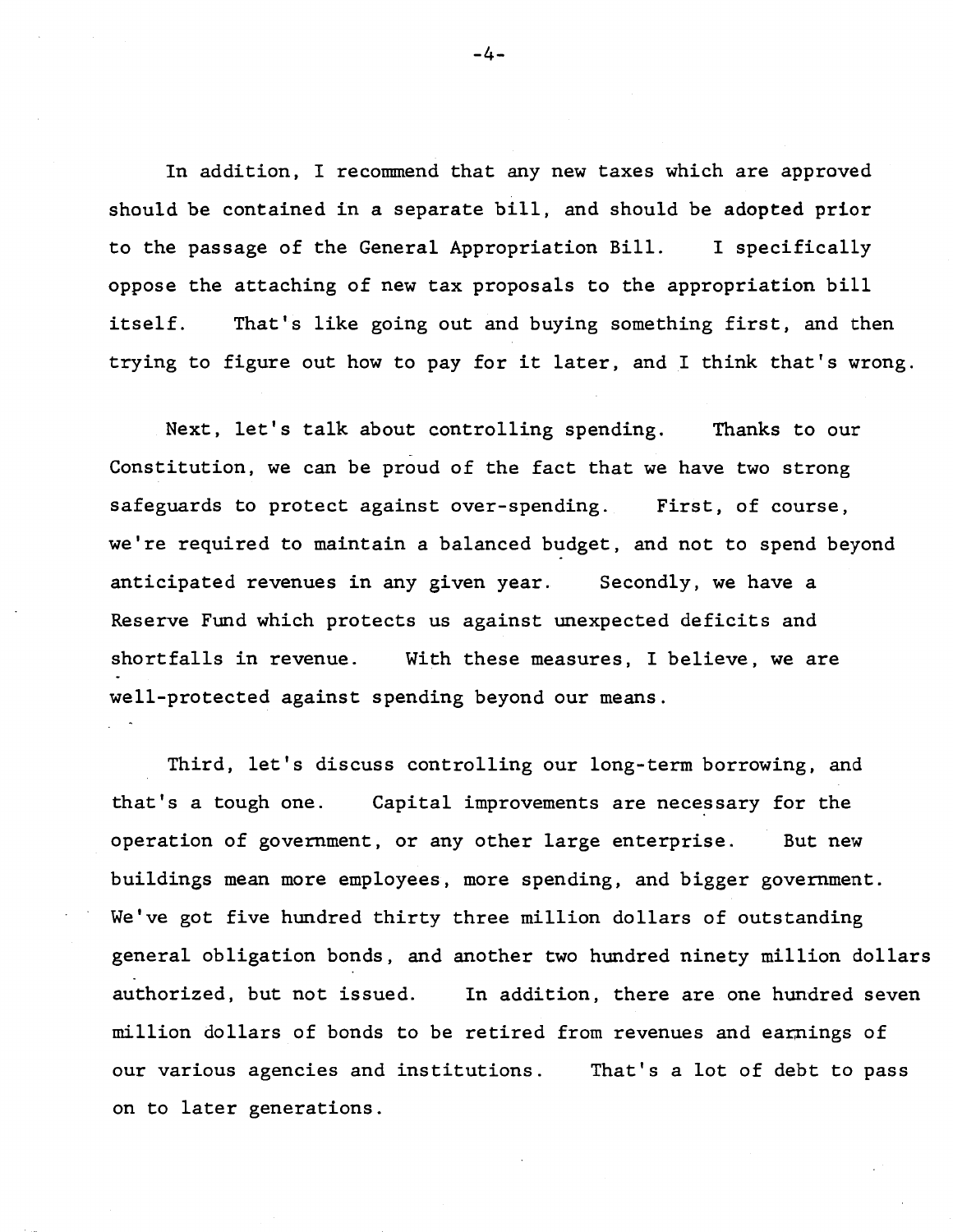I, therefore, recommend that we draw the line on long-term borrowing by reducing from seven to five per cent the amount of general revenue funds which can go each year toward the retirement of general obligation bonds. That would require a Constitutional amendment, and I ask that it be submitted to the people this year. In addition....along with these restrictions....I believe that we do not need a bond bill annually, and I would ask that recommendations for capital spending be considered every other year instead, and that guidelines be established as to what property may be included. With these measures, we get to the heart of governmental growth, and bring it under control once and for all in the 1980's.

Next, let's talk about education. It's always been number one in our state, and it will be in the  $'80'$ s also. But that.... in itself.. is not enough. Unless we can invest even more in this next generation of South Carolinians, we'll still fall short of our goals by the end of the decade.

To generate additional moneys for education, I make the following recommendations. First, I propose that the Reserve Fund be reduced from five to three per cent.... with a sixty million dollar ceiling.... and that the proposal be submitted to the people this fall as a Constitutional amendment. In so doing, however, I request that additional safeguards be built into the Reserve Fund to assure that it be used only for purposes of balancing the budget and maintaining the fiscal integrity of the state.

-5-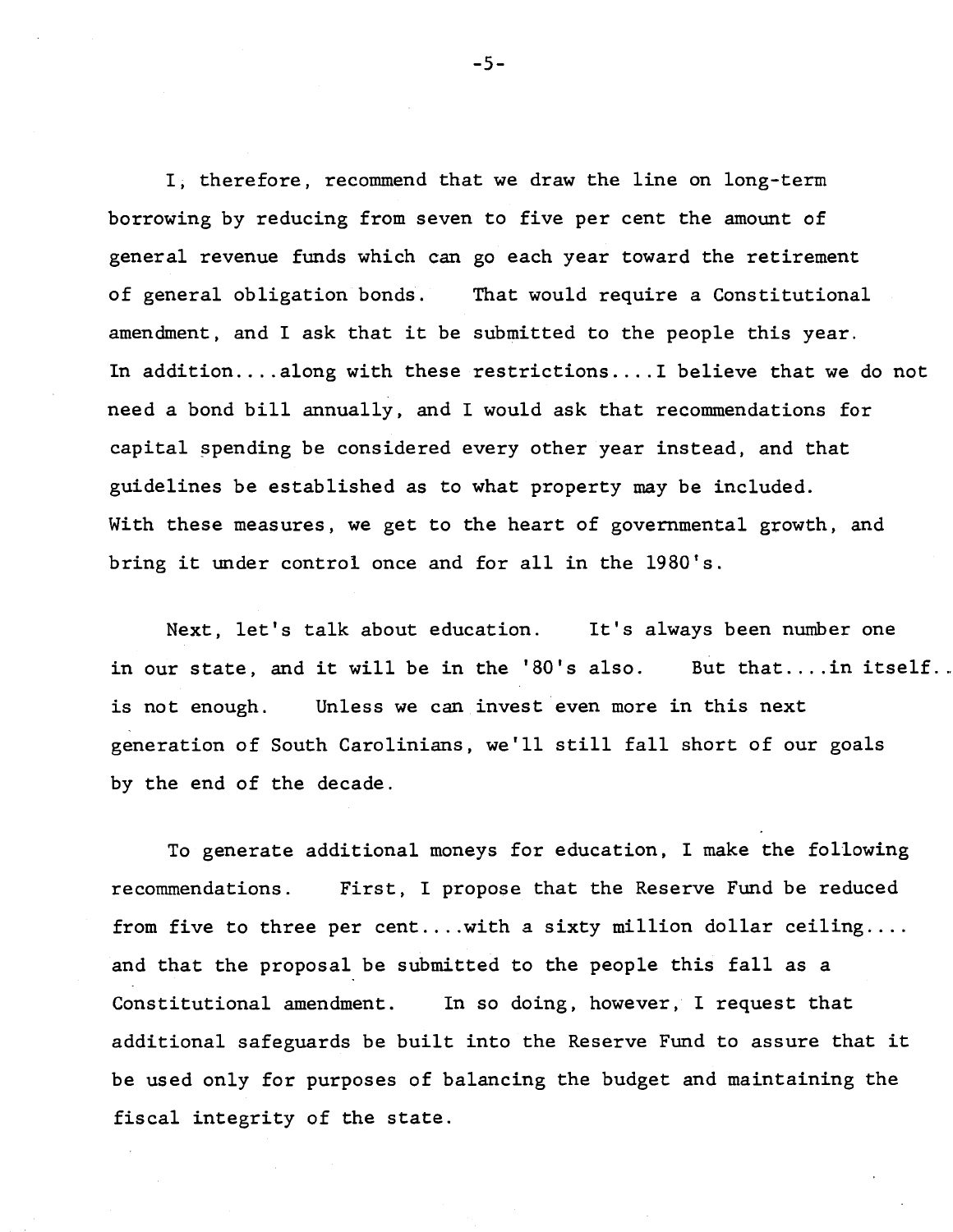Moneys generated by this reduction .... and it should amount to around thirty one million dollars .... should be returned to the school districts for school construction or the repairing of older buildings. At least five million dollars of that amount should be spent toward making the buildings more energy efficient. That way we not only invest in better educational facilities; we also invest in lower energy consumption and utility bills, and we provide school districts with funds which would otherwise have to come from local property taxes.

In addition, I recommend that interest generated by the investment of Reserve Fund moneys be earmarked specifically for early childhood education and development. In the first year, this would amount to around four million dollars, and would fund the important First Phase of this all-out effort to reach pre-school children at a time when it counts the most.

Everything we learn from Basic Skills Tests and other information makes it clear that we are not doing enough for children at these ages. Thirty-five per cent of the children taking Basic Skills Tests last year were not adequately prepared even for first grade. That means we've got to do more than test.... we've got to provide effective remedial programs, and we've got to invest our limited funds where they will do the most good, at the early ages. By earmarking these interest earnings for early childhood education and development, we turn the Reserve Fund into a living trust fund for the children of this state, and I can't think of a better investment in our future.

-6-

 $\hat{\mathbf{x}}_j^{\prime}$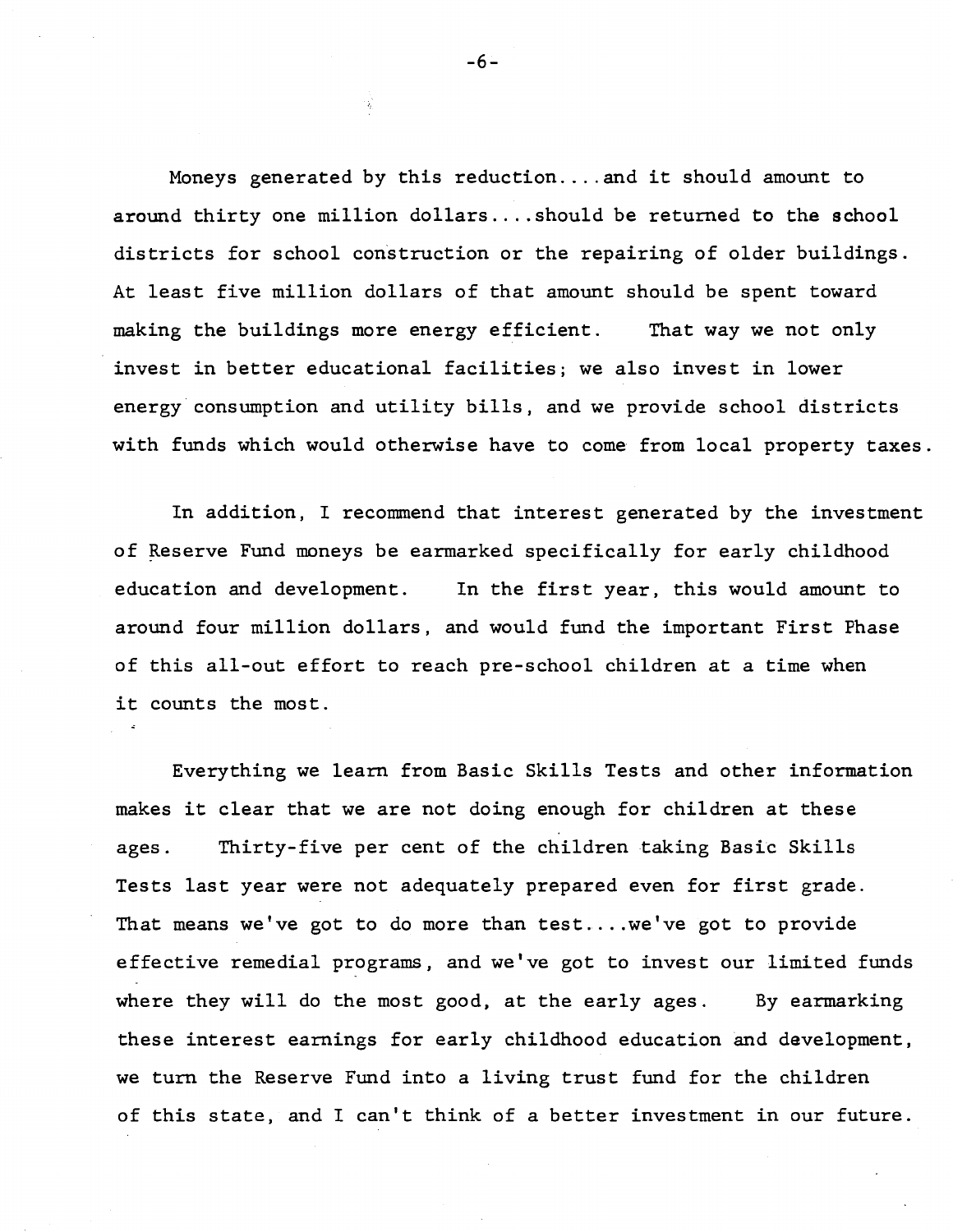This General Assembly, of course, has already taken important actions in this regard, and I commend you for it. By lowering the mandatory school age from seven to six, we have reduced by fifty per cent the children not enrolled in kindergarten. In addition, I commend the Budget and Control Board and the Ways and Means Committee for authorizing an additional fifty-one million dollars for full funding of the third year of the Educational Finance·Act, and I pledge my support not only this year, but in the years to come. That's a tremendous investment in educational excellence and parity in this state.... and some say it's too high a price to pay. But I say that the price of ignorance in South Carolina is even greater.

While education is this state's traditional top priority, energy most certainly is the issue of the eighties. We've experienced a decade in which the average household has almost quadrupled its spending for heating oil and gasoline, and has tripled its spending for electricity, so we can predict with certainty that prices will go up and supplies will grow more scarce. But there's too much pessimism and defeatism about energy these days. Let me share with you some good news about how well this state is coping with its energy problems:

--Just during the first eleven months of 1979, South Carolina motorists saved forty-two million gallons of gasoline, as compared to the same period a year earlier.

-7-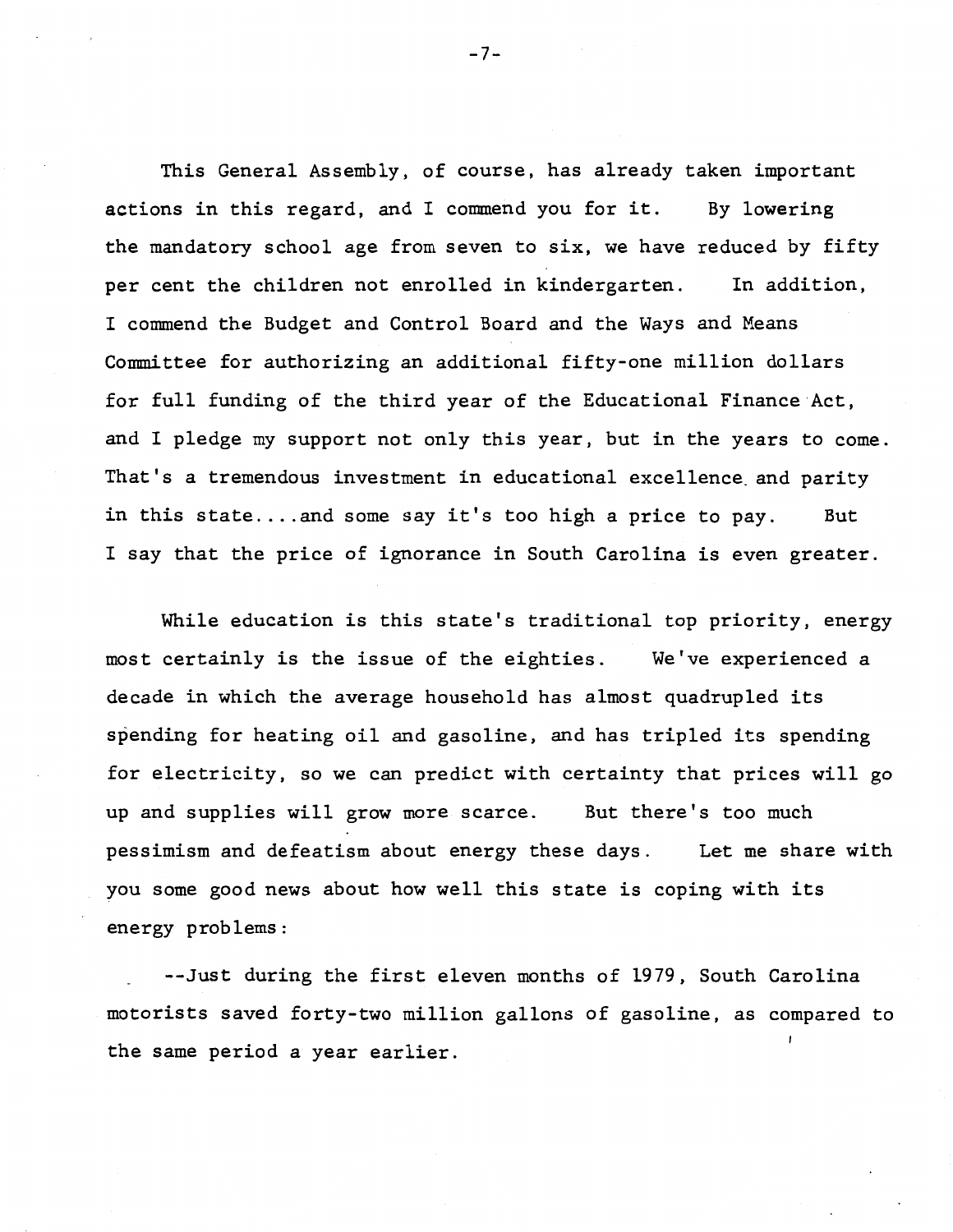--State office buildings in the Columbia area....during the last four months of 1979 .... used 602,000 kilowatts of electricity less than the year before, even with the addition of one entire building to the system.

--For the month of November last year, state automobiles burned one hundred eighty thousand fewer gallons of gas than the year before, even with more automobiles and more miles driven.

That means that conservation methods do work, do save money, and are worth the inconveniences and discomforts which might result. In fact, ever since we began driving at fifty five miles per hour five years ago, the death rate on our highways has declined so<br>drastically that even by conservative estimates, we've saved over one thousand one hundred lives in this state. That means we're saving energy, we're saving money, and we're saving lives, and that's how everyone in this state is investing in a better South Carolina.

Now let's get on with the job. Let's redouble our efforts to enforce and abide by the fifty five speed limit, as well as our conservation methods already in effect. And in addition, this year, I ask you for further energy measures, as follows:

--One, I recommend that we provide tax deductions of up to three thousand dollars for citizens who save energy either  $b_{ij}$ retrofitting their home, or using alternative energy sources such as solar, or wood.

-8-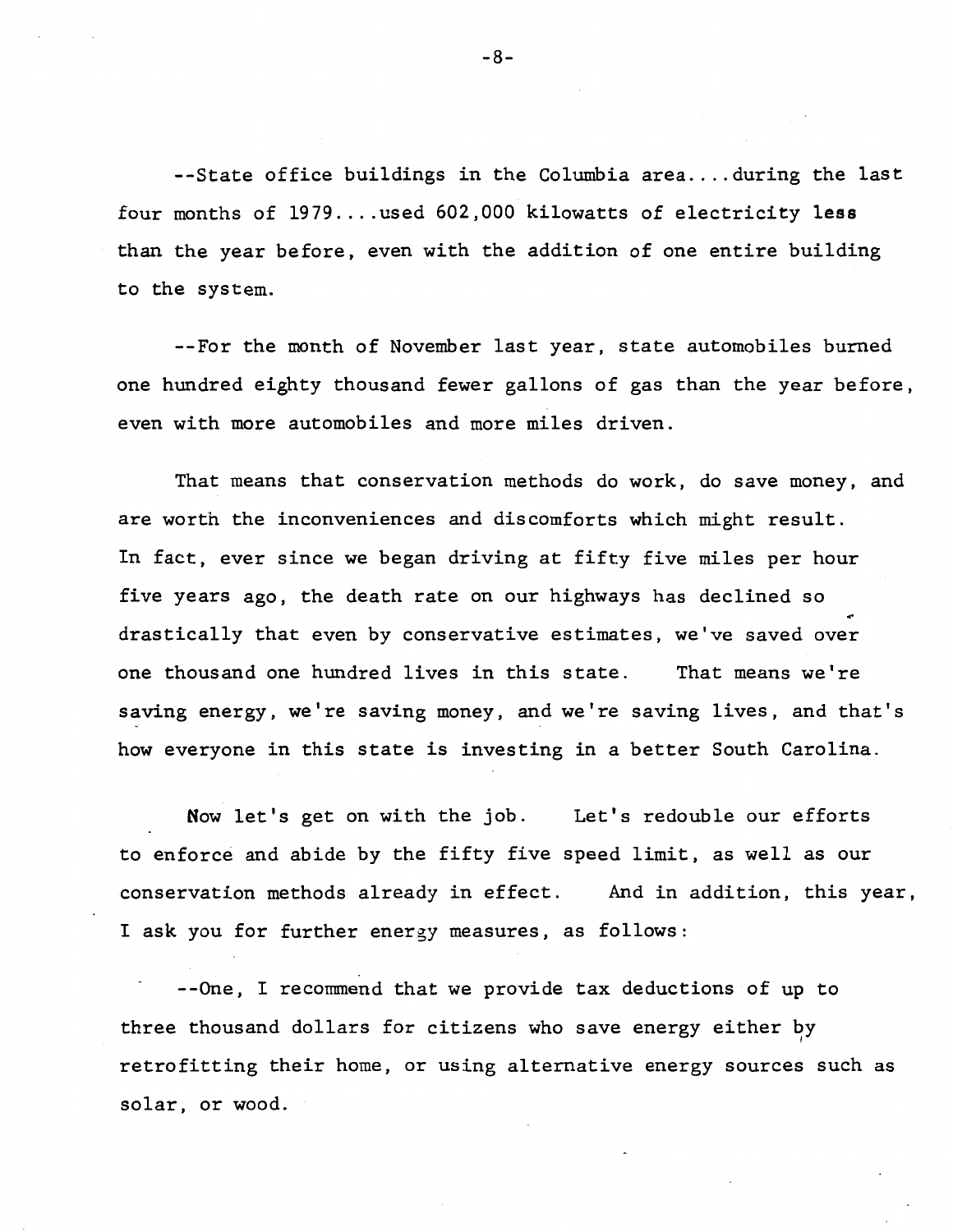--Two, I ask for a commitment by the state requiring the consideration of active and passive solar applications for all new state-funded buildings.

--Three, I request that legislative language be cleared up dealing with last year's gasohol proposal so that we can fund programs to make gasohol both a major agricultural product, and a major energy source.

This kind of action will help us win the energy war, and will make it possible to set specific goals for the decade. For example, by the year 1990, I'd like to see ninety per cent of our homes properly insulated to save energy; and by the same year, we should have at least fifteen per cent of our residential power supplied by renewable sources. By achieving these goals, South Carolina will not only be investing in the future of a single state, it will be contributing to the well-being of our entire nation.

Now, let's talk about economic growth and environmental protection, and a lot of people believe you can't mention those terms in the same breath. I've said all along you can have balance between the two.... without sacrificing either one .... and that's what is happening in South Carolina. Let's look at what took place last year.

-9-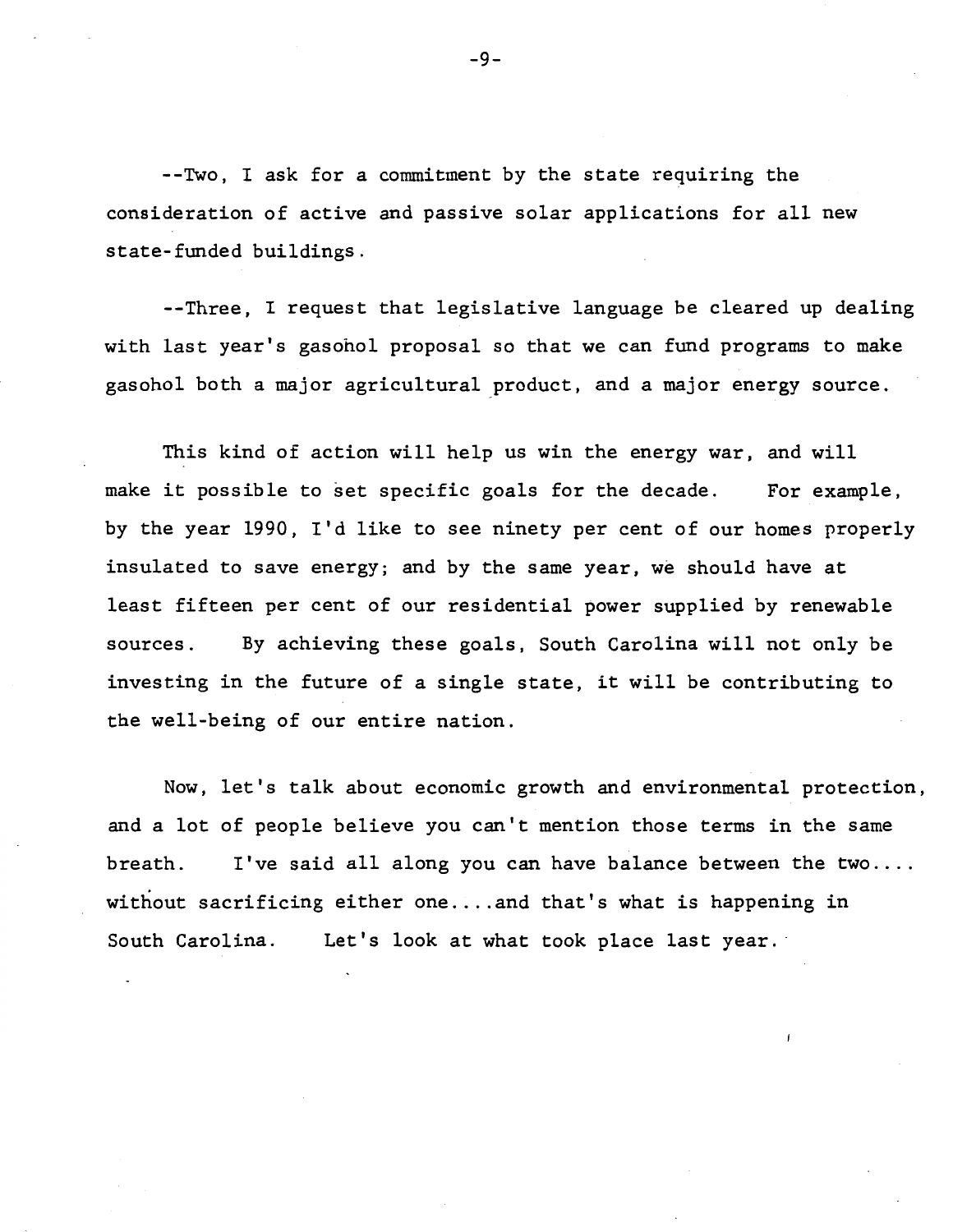First, we took some tough steps to protect our state environmentally, and to keep it from becoming the dumping ground of the nation for low-level nuclear waste. We implemented a process which will reduce the amount of low-level waste coming into our state by fifty per cent, and we renegotiated our contracts to increase the price from sixteen cents to one dollar per cubic foot over a two-year period. That means two things .... 1) we'll be getting less low-level waste in the future, and 2) we'll be earning around three to four million dollars more over the next three years to protect the safety of our people. In addition to these steps, I have continued over the last year to speak out at the national level in favor of what I believe to be reasonable policies concerning high-level nuclear and hazardous wastes.

But, in a year when we took the strongest steps ever to protect the environment, we also had the best year ever in industrial development. South Carolina attracted 1.54 billion dollars of new and expanded industry, and more than twenty one thousand new jobs, and that wasn't just a few large plants in a few large cities. That was one hundred nine new plants, and six hundred seventeen expanded plants of all sizes in every one of our forty-six counties. Now, let's use that record of achievement to build even greater balance in the 1980's.

-10-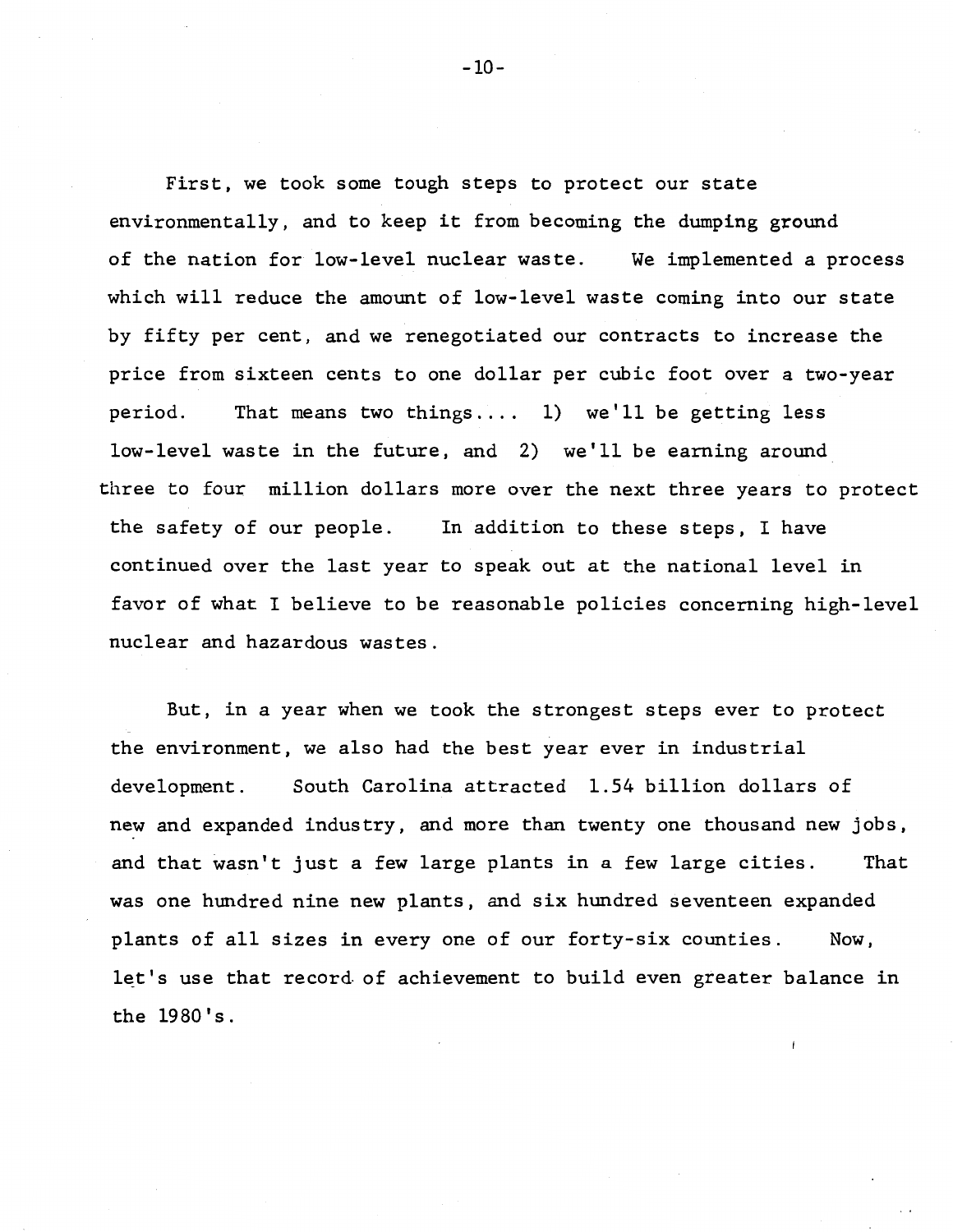Let's begin by focusing new energy and efforts on the economic ·needs of every section of our state, and particularly those six high unemployment counties targeted for special consideration. Let's bring jobs where they're needed the most, and that's in our less populated towns and counties. In addition, let's get behind the Design for the Eighties program of Technical Education, which should provide the kind of updated training our people need to meet the demands of new technology in the eighties.

Just as economic growth should include all sections of the state, so too should it include all people. We fought in the 1960's and 1970's for legal rights for all, now let's make the 1980's the decade of new economic rights for all. I've created for that purpose a new Division of Minority Business Development in my office to assist the minority business men and women·of our state. For my part, there's no greater investment in the future than the investment which opens up our great free enterprise system to the full participation of everyone.

Let's continue our efforts, also; to keep the balance between the economy and environmental protection. To that end, I will ask this year for stronger regulatory authority over low-level nuclear waste so that we can impose a civil penalty for violation of our rules and regulations. This will encourage greater responsibility by the private sector and other states, as well, and will increase our investment in a cleaner and safer South Carolina environment in the years ahead.

-11-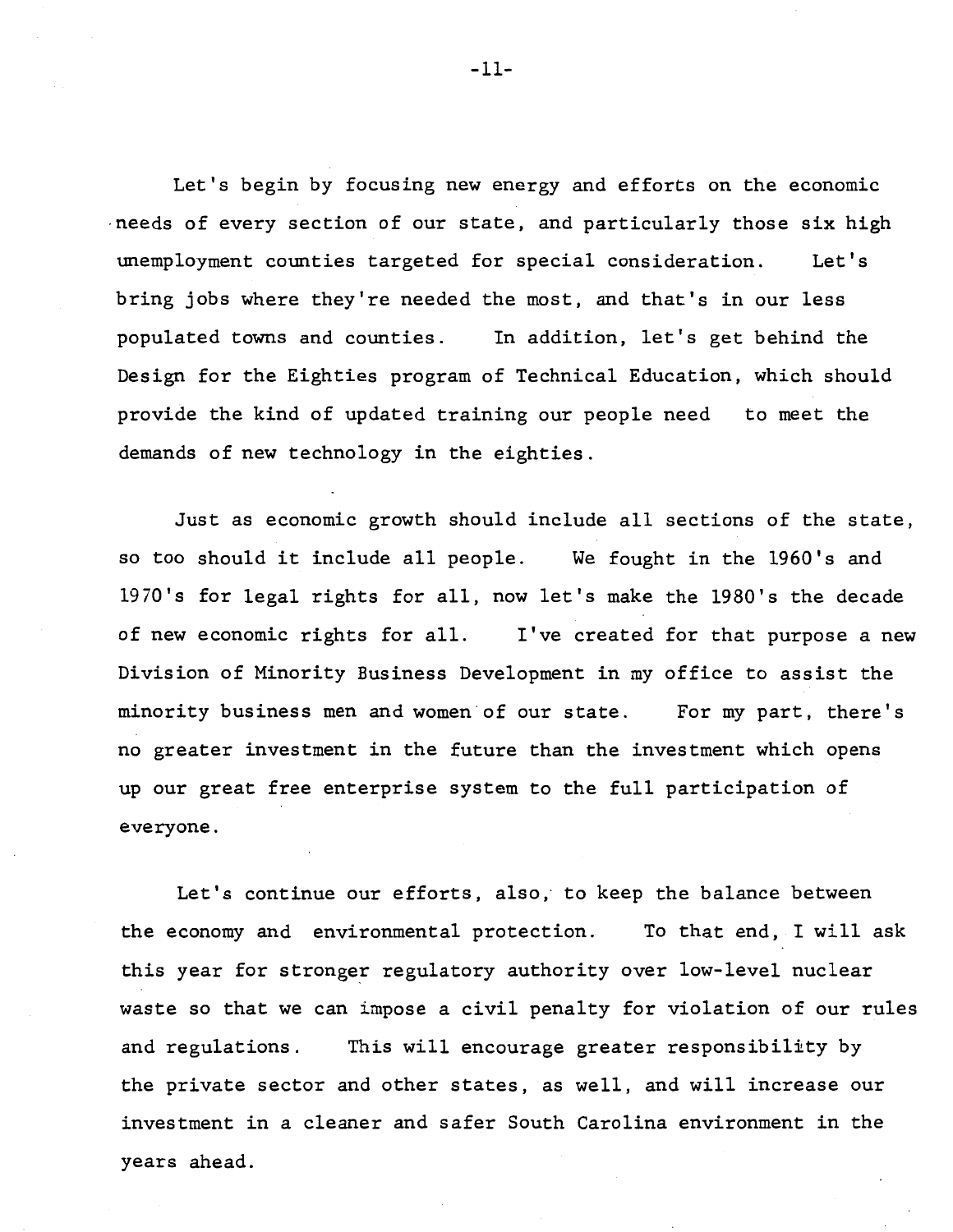This decade, of course, will continue our investment in meeting our state's human needs. I've supported this year's funding increases for Medicaid, Aid-to-Families with Dependent-Children, Foster Parents and the Older Americans Act. But if we're going to invest in the human needs of the eighties, we should build a philosophy around health care, and not just "sick care." I'm talking about demonstration projects designed to improve our long-term care and human service delivery system, and steps that will assure the cost efficiency of health care services. I'm also talking about programs such as special care and treatment for high-risk pregnancies .... pregnancies which usually involve young mothers and their children. In a state which has one of the highest rates of infant mortality and birth defects in the nation, this problem should receive special attention. I recommend restoration of the full 1.2 million dollars of additional funds proposed by the Budget and Control Board for this program, and I think that's a good down payment on a stronger generation of South Carolinians in the future.

The 1980's will also bring new demands on our criminal justice system. I commend the work of my special committees on criminal justice and juvenile justice, and I will\_pass along their excellent recommendations as the session progresses. In addition, I support the bill already introduced in the House which would provide restitution for victims of crimes in first offense property cases, and I think that's an excellent method of dealing with crimes of that nature.

-12-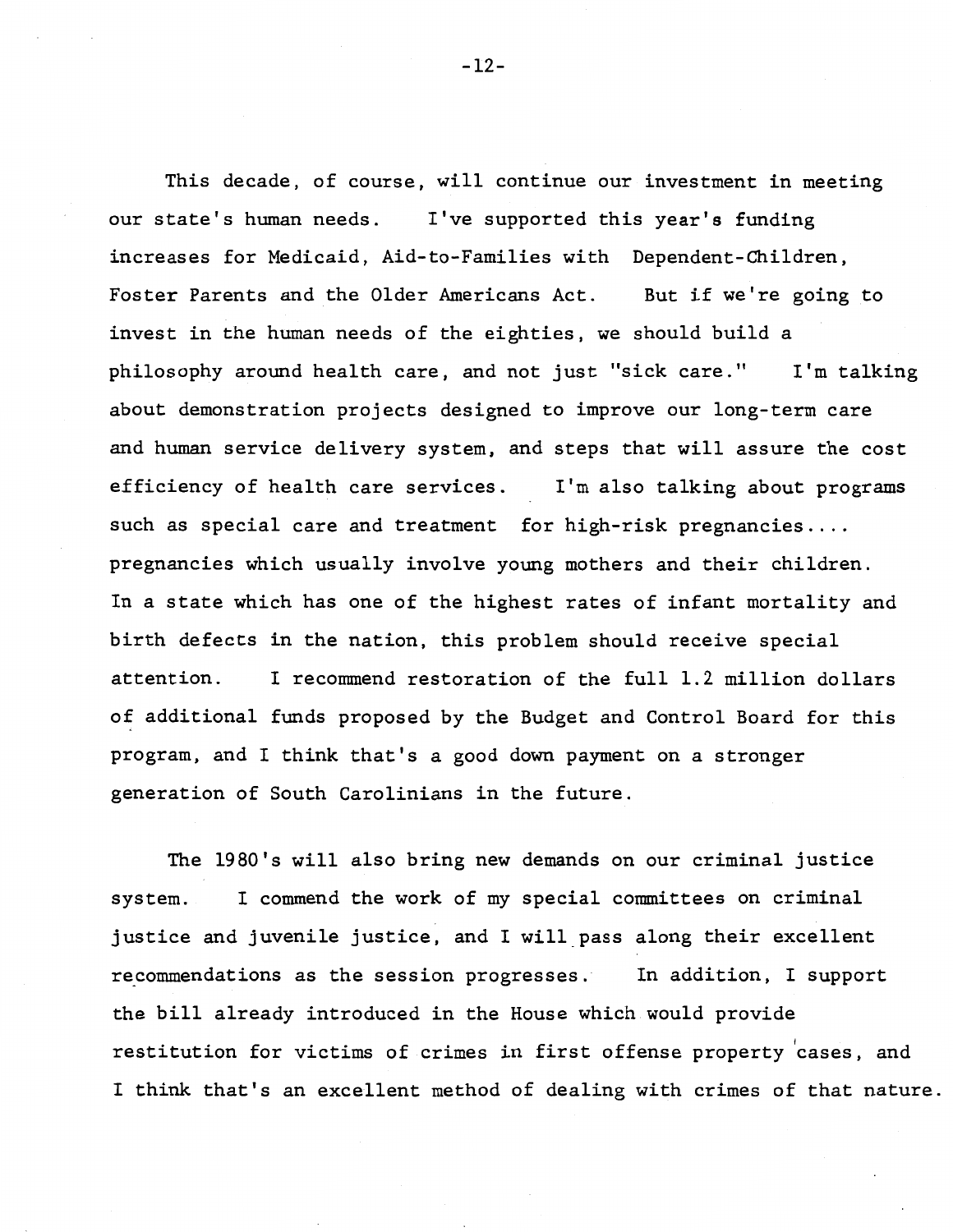As for the Criminal Appeals Court created by the 1979 General Assembly, I share your concerns over its status. I supported its creation last year, and I believe we can clear up the present uncertainties by paving the way this year for a Constitutional Criminal Appeals Court. In order to present the matter to the people for their vote in November, we should either abolish the present statutory court this year, or we should legislatively postpone its implementation until next year, and I will work with you in either way to resolve this difficulty.

There is another special issue I call to your attention this evening, and I'm talking about gubernatorial succession. For years, we've discussed whether governors should be permitted to run for re-election to a second consecutive term, and I've always taken the position... as did the previous Governor... that they should. It's the law in all but five of the fifty states.

The question has also been raised as to whether such a change should apply to me. That is a legitimate question, and I would be less than candid if I said I would have no interest in running for re-election if legally allowed to do so. Therefore, I now ask this General Assembly to submit each of these questions to the people in the form of Constitutional amendments this fall. ·By so doing, it will be an expression by this General Assembly that there is adequate public interest to justify a public decision, and you will be trusting the people to judge these issues solely on their merits.

-13-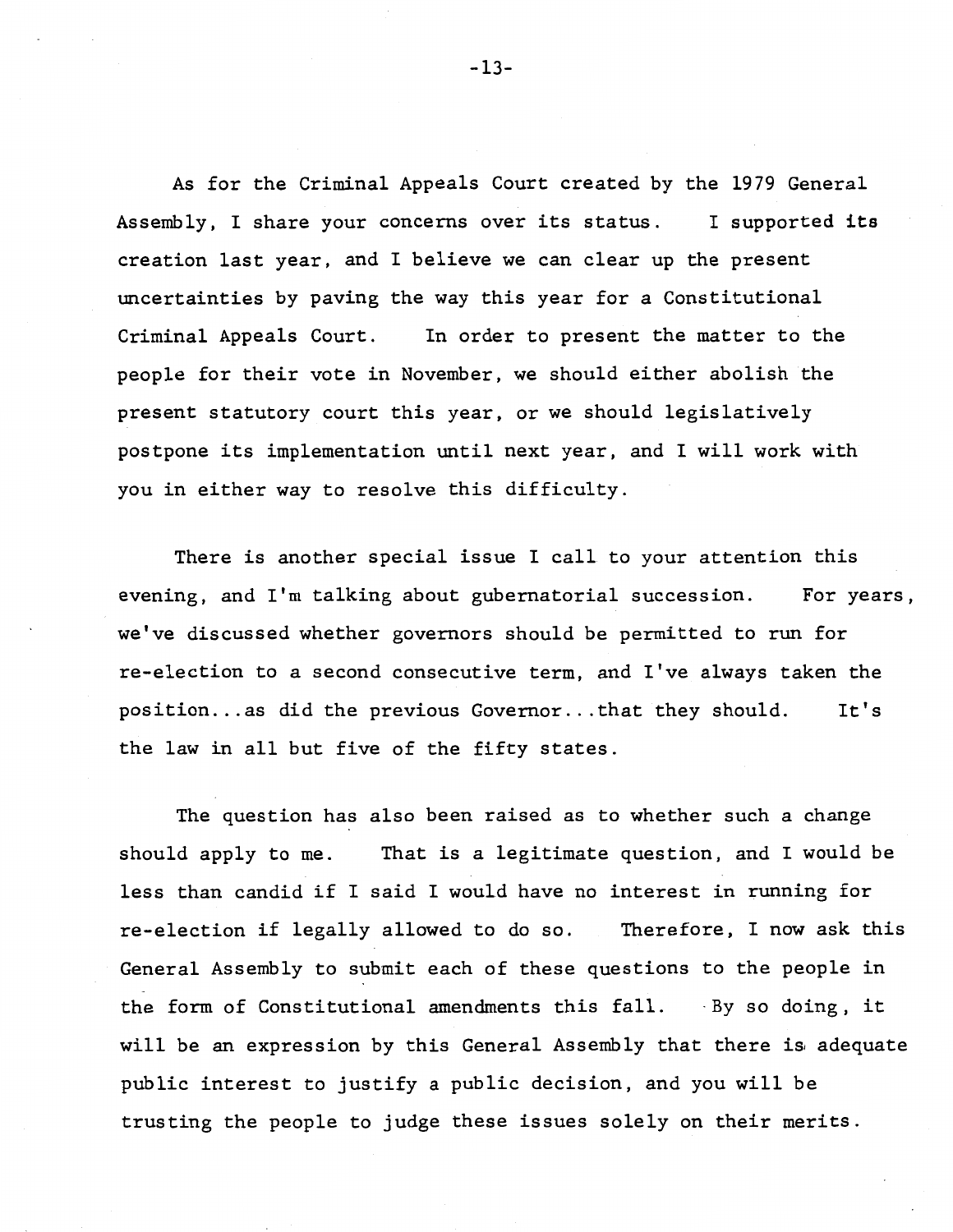There are many other critical issues facing us as we enter the 1980's, and I refer especially to the concerns expressed by this General Assembly and others over insurance. Like the Public Service Commission, it is a matter which deserves our priority attention, and I pledge to work with you in bringing about whatever reform or reorganization is necessary.

I also call your attention to other priority items, namely:

--The need to modify our trucking regulations on length and weight to make our standards uniform with other states.

--The Higher Education Master Plan, and our need to review future growth in light of a projected leveling off of enrollments.

--Proposals to eliminate or modify agencies under the Sunset law, and efforts to strengthen central government management in the areas of personnel administration and procurement.

--Better control and utilization of our state airplanes through stronger management.

Each of these constitutes an important matter which we must address together. I would like to make special note of your efforts this year to speed up the session, and I particularly commend the Ways and Means Committee for reporting out the Appropriation Bill at such an early date.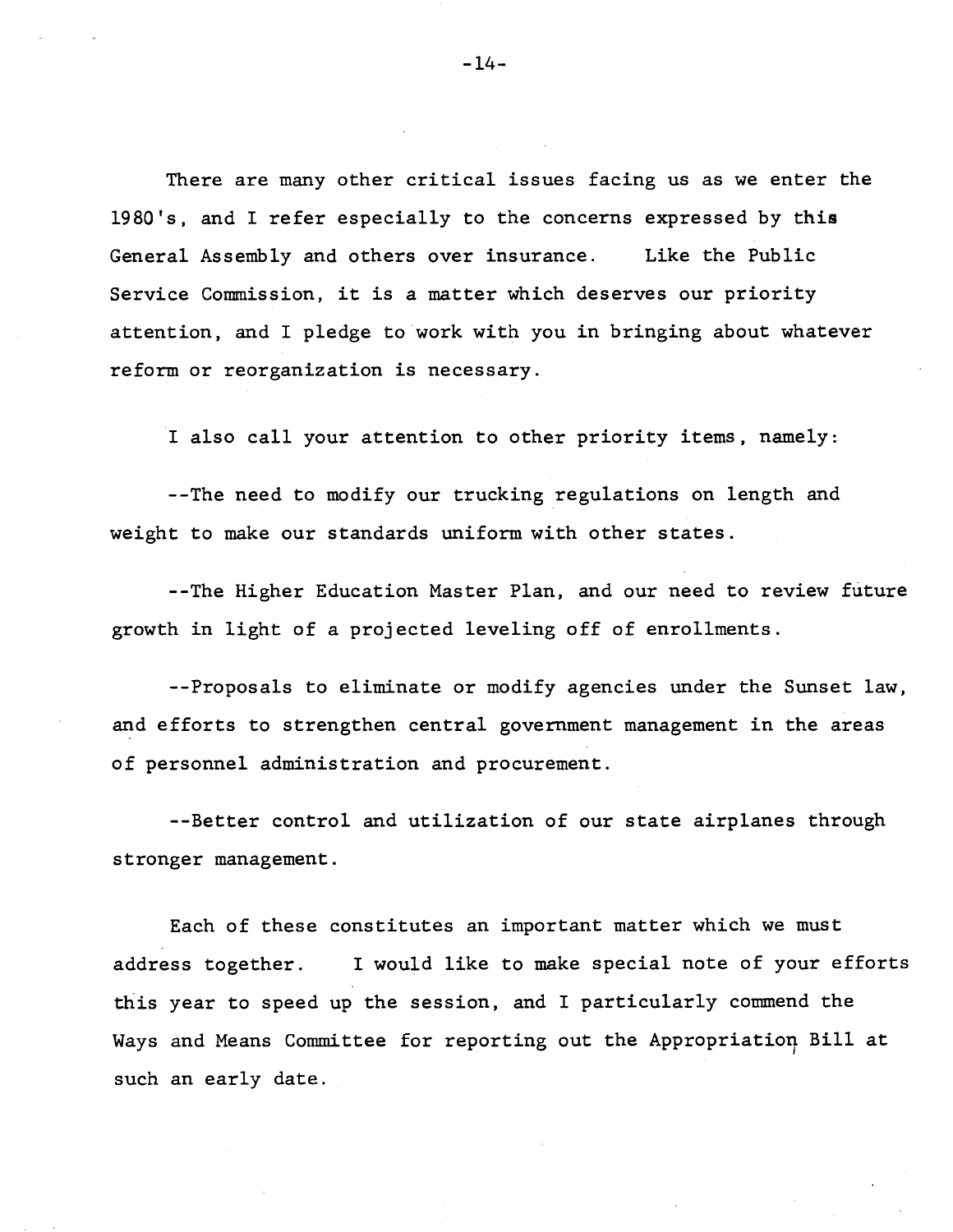Now, as we enter this crucial decade of the eighties, let's do it with a spirit of partnership and teamwork. I'd like to thank you for the courtesy and cooperation you gave a new Governor last year. We lowered utility taxes, gave the elderly additional tax breaks, lowered the mandatory school age, brought merit selection to the Public Service Commission, held the line on capital spending, and put a lid on uncontrolled expansion with the line item veto of new employees. this year. It was a good year, but we've got even more to do

We've got to plan not just for a single year, but for a whole decade. I ask your help in setting as our goals for the 1980's the seven major areas I have enumerated tonight: 1) control of governmental growth with better governmental management, 2) public education with emphasis on early childhood development, 3) energy, 4) economic development , 5) environmental protection , 6) human services , and 7) criminal justice. Each of these represents something of an ongoing commitment, but the 1980's will make each of them something of a new and special challenge.

#